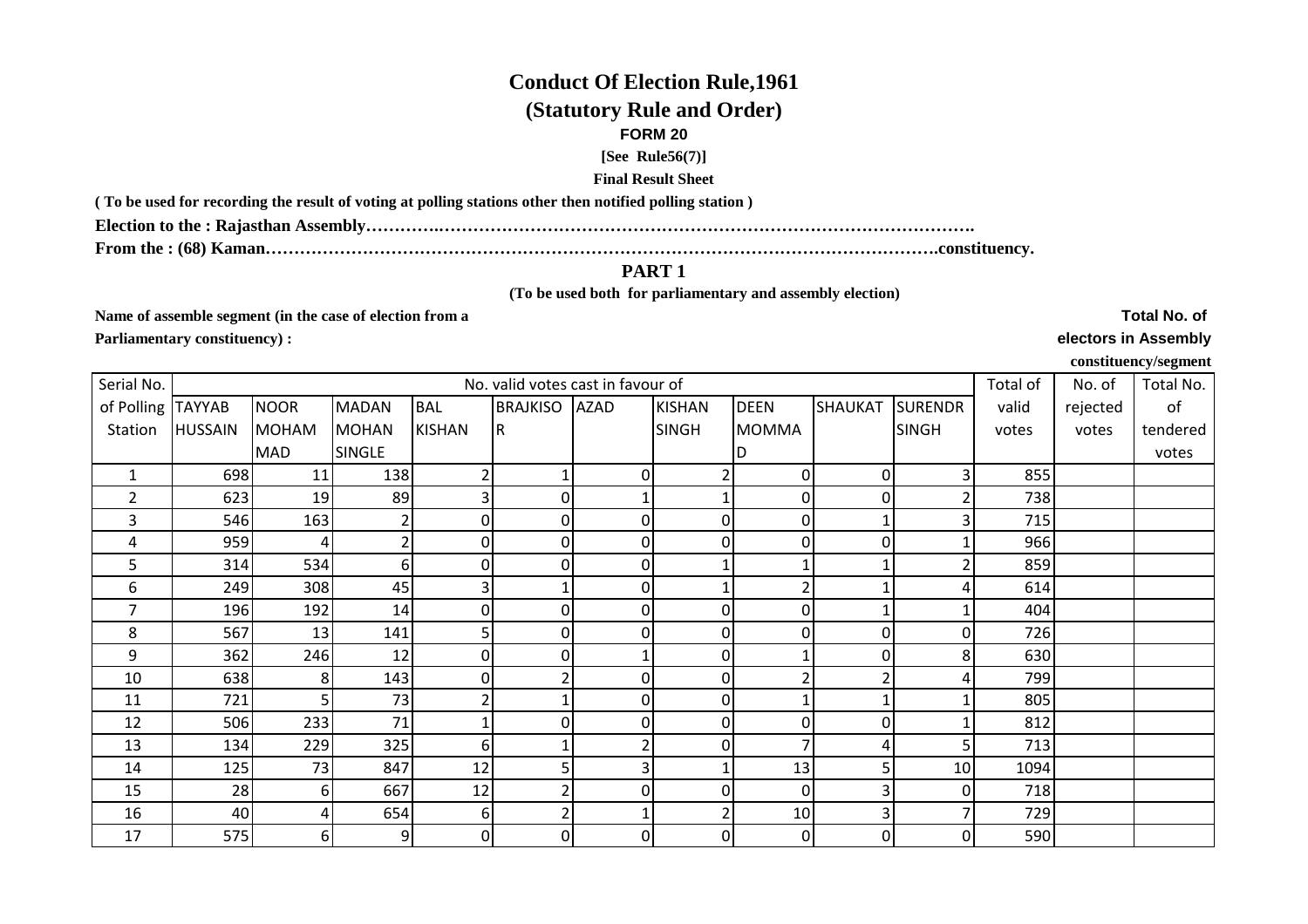| Serial No.        |                |                |                |                  |                         | No. valid votes cast in favour of |                |                |                 |                  | Total of | No. of   | Total No.     |
|-------------------|----------------|----------------|----------------|------------------|-------------------------|-----------------------------------|----------------|----------------|-----------------|------------------|----------|----------|---------------|
| of Polling TAYYAB |                | <b>NOOR</b>    | <b>MADAN</b>   | <b>BAL</b>       | <b>BRAJKISO AZAD</b>    |                                   | <b>KISHAN</b>  | <b>DEEN</b>    | SHAUKAT SURENDR |                  | valid    | rejected | $\mathsf{of}$ |
| Station           | <b>HUSSAIN</b> | <b>MOHAM</b>   | <b>MOHAN</b>   | KISHAN           | $\overline{\mathsf{R}}$ |                                   | <b>SINGH</b>   | <b>MOMMA</b>   |                 | <b>SINGH</b>     | votes    | votes    | tendered      |
|                   |                | <b>MAD</b>     | SINGLE         |                  |                         |                                   |                | D              |                 |                  |          |          | votes         |
| 18                | 129            | 53             | 703            | 28               | $\mathbf{1}$            | 4                                 | $\overline{4}$ | 21             | $\overline{5}$  | 13               | 961      |          |               |
| 19                | 399            | 3              | 170            | $\mathbf 0$      | $\boldsymbol{0}$        | $\Omega$                          | $\overline{0}$ | 1              | $\overline{0}$  | $\boldsymbol{0}$ | 573      |          |               |
| $20\,$            | 741            | 6              | 59             | 3                | 0                       | 0                                 | $\mathbf{1}$   | 1              | $\Omega$        | $\mathbf 0$      | 811      |          |               |
| 21                | 684            | 59             | 105            | $\mathbf 0$      | $\mathbf 0$             | $\Omega$                          | $\mathbf{1}$   | $\overline{2}$ | $\overline{2}$  | 3                | 856      |          |               |
| 22                | 689            | 4              | 53             | $\overline{2}$   | 0                       | $\overline{0}$                    | $\overline{0}$ | $\overline{2}$ | $\overline{0}$  | $\overline{7}$   | 757      |          |               |
| 23                | 488            | $\mathbf 0$    | 25             | $\pmb{0}$        | $\mathbf 0$             | $\mathbf 0$                       | $\overline{0}$ | $\mathbf 0$    | $\overline{0}$  | $\pmb{0}$        | 513      |          |               |
| 24                | 97             | 284            | 655            | $\mathbf{1}$     | $\overline{0}$          | $\overline{0}$                    | $\overline{0}$ | $\overline{2}$ | $\Omega$        | $\mathbf 1$      | 1040     |          |               |
| 25                | 638            | 28             | 114            | $\overline{2}$   | 0                       | $\Omega$                          | $\overline{0}$ | 4              | $\overline{2}$  | 3                | 791      |          |               |
| 26                | 342            | 24             | 558            | 12               | $\mathbf{1}$            |                                   | $\overline{0}$ | 4              | $\mathbf{1}$    | 3                | 946      |          |               |
| 27                | 569            | 8              | 434            | 8                | $\mathbf 0$             | $\overline{2}$                    | $\overline{3}$ | 5              | $\mathbf{1}$    | 6                | 1036     |          |               |
| 28                | 265            | 35             | 290            | 6                | $\overline{0}$          | 3                                 | $\overline{0}$ | 3              | 4               | 11               | 617      |          |               |
| 29                | 703            | 12             | 152            | 8                | 0                       | $\overline{0}$                    | $\overline{2}$ | 5              | $\overline{2}$  | $14\,$           | 898      |          |               |
| 30 <sup>°</sup>   | $\overline{2}$ | $\overline{2}$ | 726            | 4                | $\mathbf{1}$            | $\Omega$                          | $\overline{0}$ | 0              | $\Omega$        | $\pmb{0}$        | 735      |          |               |
| 31                | 324            | 42             | 275            | 6                | 0                       | $\overline{0}$                    | $\overline{5}$ | 4              | $\overline{0}$  | 9                | 665      |          |               |
| 32                | 95             | 31             | 445            | 11               | $\mathbf{1}$            | $\Omega$                          | $\overline{0}$ | $\mathbf 0$    | $\mathbf{1}$    | $\boldsymbol{0}$ | 584      |          |               |
| 33                | 524            | $\mathbf 0$    | 22             | $\mathbf 0$      | $\mathbf{1}$            |                                   | 0              | 0              | $\mathbf{1}$    | $\mathbf 1$      | 550      |          |               |
| 34                | 440            | 12             | 54             | $\boldsymbol{0}$ | $\mathbf{1}$            | $\Omega$                          | $\overline{0}$ | 0              | $\overline{0}$  | $\pmb{4}$        | 511      |          |               |
| 35                | 482            | 5              | 68             | $\mathbf{1}$     | $\overline{0}$          |                                   | $\overline{0}$ | 1              | $\Omega$        | $\overline{2}$   | 560      |          |               |
| 36                | 16             | 9              | 853            | 3                | 0                       |                                   | $\overline{0}$ | $\mathbf 0$    | $\Omega$        | $\mathbf 0$      | 882      |          |               |
| 37                | 449            | $\overline{2}$ | 373            | 9                | $\mathbf 0$             | $\Omega$                          | $\overline{0}$ | 1              | $\mathbf{1}$    | $\overline{2}$   | 837      |          |               |
| 38                | 402            | 23             | 147            | $\overline{7}$   | $\mathbf{1}$            | $\Omega$                          | $\mathbf{1}$   | $\overline{0}$ | 1               | 9                | 591      |          |               |
| 39                | 634            | 13             | 79             | 5                | 0                       |                                   | $\overline{3}$ | 1              | 4               | $\overline{7}$   | 747      |          |               |
| 40                | 740            | 50             | 66             | $\mathbf{1}$     | $\mathbf{1}$            | $\mathbf{1}$                      | $\overline{2}$ | 3              | $\overline{2}$  | 5                | 871      |          |               |
| 41                | 666            | 37             | 53             | 1                | 0                       | 0                                 | 0              | 0              | $\Omega$        | $\overline{2}$   | 759      |          |               |
| 42                | 454            | 79             | 119            | 5                | 0                       | $\Omega$                          | $\overline{0}$ | $\overline{1}$ | $\Omega$        | $\pmb{0}$        | 658      |          |               |
| 43                | 562            | 24             | 18             | 3                | $\overline{0}$          | $\overline{0}$                    | $\mathbf{1}$   | $\mathbf 0$    | $\overline{0}$  | $\mathbf{1}$     | 609      |          |               |
| $44\,$            | 472            | 14             | 391            | 14               | $\mathbf{1}$            | $\mathbf 0$                       | $\mathbf{1}$   | 6              | $\overline{0}$  | $\overline{2}$   | 901      |          |               |
| 45                | 332            | 6              | 480            | 5 <sup>1</sup>   | $\pmb{0}$               |                                   | $\mathbf{1}$   | 5              | 4               | $\boldsymbol{6}$ | 840      |          |               |
| 46                | 423            | 9              | 351            | $\overline{4}$   | $\boldsymbol{0}$        | $\overline{0}$                    | $\overline{0}$ | $\overline{4}$ | $\mathbf{1}$    | 9                | 801      |          |               |
| 47                | 512            | $\mathbf{1}$   | $\overline{0}$ | $\boldsymbol{0}$ | 0                       | $\overline{0}$                    | $\overline{0}$ | $\mathbf 0$    | $\overline{0}$  | $\overline{0}$   | 513      |          |               |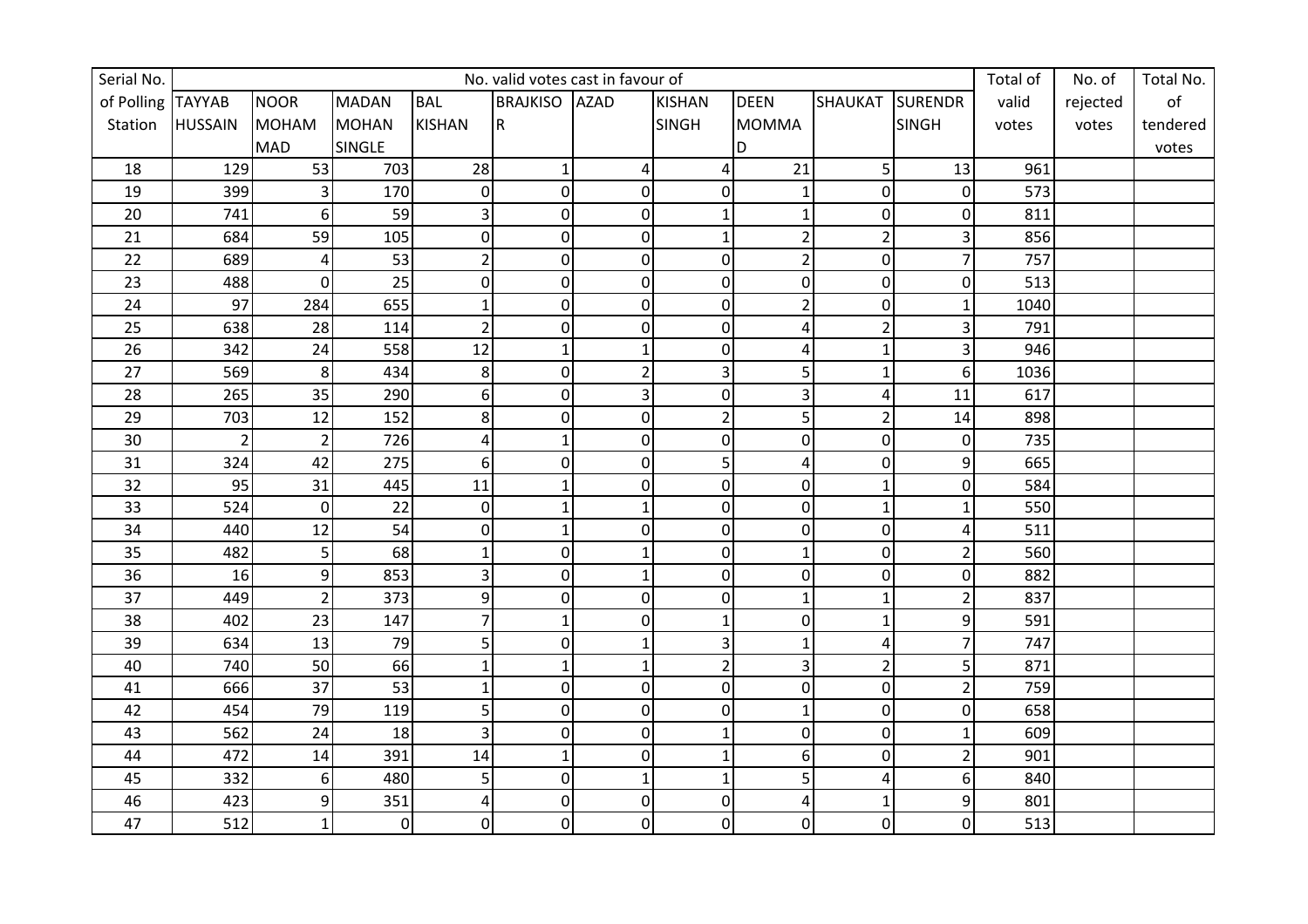| Serial No.        | No. valid votes cast in favour of |                |              |                  |                         |                |                |                |                |                  | Total of | No. of   | Total No.     |
|-------------------|-----------------------------------|----------------|--------------|------------------|-------------------------|----------------|----------------|----------------|----------------|------------------|----------|----------|---------------|
| of Polling TAYYAB |                                   | <b>NOOR</b>    | <b>MADAN</b> | <b>BAL</b>       | <b>BRAJKISO AZAD</b>    |                | <b>KISHAN</b>  | <b>DEEN</b>    | SHAUKAT        | <b>SURENDR</b>   | valid    | rejected | $\mathsf{of}$ |
| Station           | <b>HUSSAIN</b>                    | <b>MOHAM</b>   | <b>MOHAN</b> | KISHAN           | $\overline{\mathsf{R}}$ |                | <b>SINGH</b>   | <b>MOMMA</b>   |                | <b>SINGH</b>     | votes    | votes    | tendered      |
|                   |                                   | <b>MAD</b>     | SINGLE       |                  |                         |                |                | D              |                |                  |          |          | votes         |
| 48                | 596                               | 3              | 64           | $\overline{2}$   | $\pmb{0}$               | $\mathbf 0$    | $\overline{0}$ | $\mathbf 0$    | $\overline{0}$ | $\overline{0}$   | 665      |          |               |
| 49                | 494                               | $\overline{2}$ | 402          | 3                | $\boldsymbol{0}$        | $\mathbf 0$    | $\mathbf{1}$   | 0              | $\mathbf{1}$   | $\boldsymbol{0}$ | 903      |          |               |
| 50                | 746                               | $\overline{0}$ | 21           | $\mathbf 0$      | 0                       | $\overline{0}$ | $\overline{0}$ | 0              | $\overline{0}$ | $\mathbf 0$      | 767      |          |               |
| 51                | 616                               | 6              | 87           | 4                | $\mathbf 0$             | $\Omega$       | $\overline{0}$ | 1              | $\mathbf{1}$   | $\mathbf{1}$     | 716      |          |               |
| 52                | 753                               | $\overline{2}$ | 104          | 3                | 0                       | $\overline{0}$ | $\overline{0}$ | 1              | $\overline{0}$ | $\overline{2}$   | 865      |          |               |
| 53                | 1127                              | $\mathbf{1}$   | 25           | $\pmb{0}$        | $\mathbf 0$             | $\mathbf 0$    | $\overline{0}$ | $\mathbf 0$    | $\overline{0}$ | $\overline{0}$   | 1153     |          |               |
| 54                | 789                               | $\overline{7}$ | 100          | $\mathbf{1}$     | $\mathbf 0$             | $\Omega$       | $\overline{0}$ | $\overline{0}$ | $\Omega$       | $\mathbf 0$      | 897      |          |               |
| 55                | 795                               | 16             | 184          | 5                | $\mathbf 1$             |                | $\overline{2}$ | 4              | 3              | 25               | 1036     |          |               |
| 56                | 347                               | 23             | 209          | 6                | $\mathbf 0$             | $\overline{0}$ | $\overline{2}$ | 6              | 3              | 11               | 607      |          |               |
| 57                | 765                               | 11             | 24           | $\overline{0}$   | $\overline{0}$          | $\Omega$       | $\overline{0}$ | $\overline{0}$ | $\overline{0}$ | $\mathbf{1}$     | 801      |          |               |
| 58                | 274                               | 6              | 712          | 5                | $\overline{0}$          |                | $\mathbf{1}$   | $\overline{7}$ | $\overline{2}$ | 5                | 1013     |          |               |
| 59                | 313                               | 5              | 404          | $\overline{2}$   | $\mathbf 0$             | $\mathbf 1$    | 0              | 3              | $\overline{0}$ | 3                | 731      |          |               |
| 60                | 79                                | 202            | 626          | 16               | $\mathbf{1}$            | $\mathbf{1}$   | $\overline{3}$ | $\overline{2}$ | 3              | 4                | 937      |          |               |
| 61                | 55                                | 6              | 695          | 5                | 0                       |                | $\overline{0}$ | 6              | $\overline{2}$ | $\mathbf{1}$     | 771      |          |               |
| 62                | 806                               | 15             | 186          | $\overline{2}$   | $\overline{0}$          |                | $\mathbf{1}$   | $\mathbf 0$    | $\overline{0}$ | $\mathbf{1}$     | 1012     |          |               |
| 63                | 135                               | 72             | 497          | 3                | $\overline{2}$          | 0              | $\overline{3}$ | 1              | $\mathbf{1}$   | 3                | 717      |          |               |
| 64                | 160                               | 34             | 577          | 3                | $\mathbf 0$             | $\overline{2}$ | $\overline{4}$ | $\overline{2}$ | 4              | 5                | 791      |          |               |
| 65                | 50                                | 36             | 888          | 6                | $\overline{0}$          | $\overline{0}$ | $\overline{0}$ | $\mathbf{1}$   | $\Omega$       | $\mathbf 0$      | 981      |          |               |
| 66                | 85                                | 118            | 753          | $6 \overline{6}$ | 0                       | $\overline{0}$ | 4              | $\mathbf 0$    | 5 <sup>1</sup> | $\overline{4}$   | 975      |          |               |
| 67                | 931                               | 6              | 119          | 4                | $\mathbf 0$             | $\Omega$       | $\mathbf{1}$   | $\overline{2}$ | $\Omega$       | $\mathbf 0$      | 1063     |          |               |
| 68                | 841                               | 9              | 12           | $\mathbf{1}$     | $\mathbf 0$             | $\Omega$       | $\overline{0}$ | $\overline{0}$ | $\overline{0}$ | $\mathbf{1}$     | 864      |          |               |
| 69                | 25                                | 8              | 781          | $\mathbf{1}$     | $\mathbf 0$             |                | $\overline{0}$ | $\overline{0}$ | $\overline{0}$ | $\mathbf{1}$     | 817      |          |               |
| 70                | 35                                | 70             | 645          | 6                | 5                       | $\overline{0}$ | 0              | 1              | $\overline{2}$ | 4                | 768      |          |               |
| 71                | 217                               | 29             | 359          | $\mathbf{1}$     | $\overline{2}$          |                | $\mathbf{1}$   | 0              | $\overline{0}$ | $\mathbf{1}$     | 611      |          |               |
| 72                | 23                                | 114            | 642          | $\overline{7}$   | 9                       | $\Omega$       | $\overline{0}$ | $\overline{c}$ | $\mathbf{1}$   | $\pmb{0}$        | 798      |          |               |
| 73                | 332                               | 14             | 152          | 5                | 8                       | $\overline{0}$ | $\mathbf{1}$   | $\mathbf 0$    | $\overline{0}$ | $\mathbf 0$      | 512      |          |               |
| 74                | 287                               | 86             | 440          | 7                | $\overline{2}$          | $\mathbf 0$    | $\mathbf{1}$   | 1              | $\overline{2}$ | $\overline{0}$   | 826      |          |               |
| 75                | 138                               | 8              | 373          | 9                | 3                       | $\mathbf 0$    | $\mathbf{1}$   | 6              | $\overline{0}$ | $\overline{7}$   | 545      |          |               |
| 76                | 500                               | 4              | 62           | $\mathbf 0$      | $\boldsymbol{0}$        | $\overline{0}$ | $\overline{0}$ | $\mathbf 1$    | $\Omega$       | $\mathbf 0$      | 567      |          |               |
| 77                | 670                               | 13             | 218          | 4                | 0                       | $\overline{0}$ | $2\vert$       | $\mathbf 0$    | 4              | $\overline{2}$   | 913      |          | $\mathbf 1$   |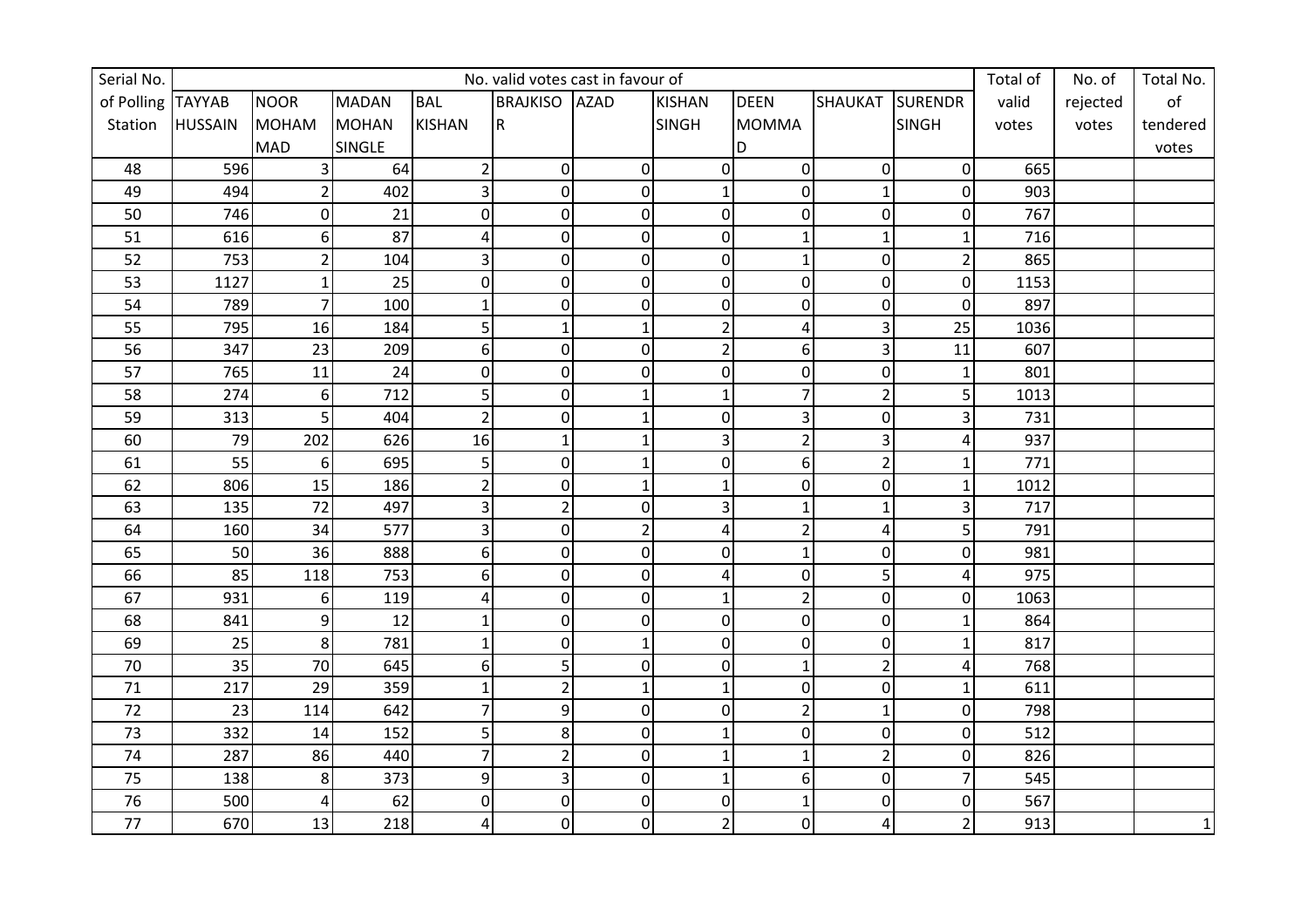| Serial No.        | No. valid votes cast in favour of |                |               |                  |                         |                |                |                |                |                  | Total of | No. of   | Total No.       |
|-------------------|-----------------------------------|----------------|---------------|------------------|-------------------------|----------------|----------------|----------------|----------------|------------------|----------|----------|-----------------|
| of Polling TAYYAB |                                   | <b>NOOR</b>    | <b>MADAN</b>  | <b>BAL</b>       | <b>BRAJKISO AZAD</b>    |                | <b>KISHAN</b>  | <b>DEEN</b>    | SHAUKAT        | <b>SURENDR</b>   | valid    | rejected | $\mathsf{of}$   |
| Station           | <b>HUSSAIN</b>                    | <b>MOHAM</b>   | <b>MOHAN</b>  | KISHAN           | $\overline{\mathsf{R}}$ |                | <b>SINGH</b>   | <b>MOMMA</b>   |                | <b>SINGH</b>     | votes    | votes    | tendered        |
|                   |                                   | <b>MAD</b>     | <b>SINGLE</b> |                  |                         |                |                | D              |                |                  |          |          | votes           |
| 78                | 69                                | 9              | 570           | 6                | $\pmb{0}$               | $\mathbf 0$    | $\overline{2}$ | 6              | $\mathbf{1}$   | 4                | 667      |          |                 |
| 79                | 149                               | 82             | 344           | 4                | $\mathbf 0$             | 1              | $\overline{0}$ | 1              | $\overline{2}$ | $\mathbf{1}$     | 584      |          |                 |
| 80                | 54                                | $\overline{2}$ | 440           | $6 \overline{6}$ | $\mathbf{1}$            | $\overline{0}$ | 34             | 4              | $\overline{0}$ | $\boldsymbol{0}$ | 541      |          |                 |
| 81                | 41                                | 40             | 817           | 6                | 21                      | $\Omega$       | $\mathbf{1}$   | $\overline{2}$ | $\overline{0}$ | $\boldsymbol{0}$ | 928      |          |                 |
| 82                | 509                               | 19             | 445           | $\overline{2}$   | $\mathbf{1}$            | $\mathbf 0$    | $\overline{0}$ | 4              | $\overline{2}$ | $\mathbf{1}$     | 983      |          |                 |
| 83                | 1007                              | $\pmb{0}$      | 93            | $\pmb{0}$        | 0                       | $\mathbf 0$    | $\overline{0}$ | $\mathbf 0$    | $\overline{0}$ | $\mathbf 1$      | 1101     |          |                 |
| 84                | 290                               | 5              | 214           | 7                | $\mathbf{1}$            | $\overline{0}$ | $\overline{2}$ | 4              | 1              | 10               | 534      |          |                 |
| 85                | 314                               | 43             | 365           | 8                | $\mathbf 1$             | 0              | $\overline{0}$ | 5              | 4              | $6 \overline{6}$ | 746      |          |                 |
| 86                | 795                               | 82             | 317           | 3                | $\mathbf 0$             | $\overline{0}$ | $\overline{0}$ | $\mathbf 1$    | $\overline{2}$ | $\mathbf 0$      | 1200     |          |                 |
| 87                | 491                               | 57             | 146           | $\overline{2}$   | $\overline{0}$          |                | $\overline{0}$ | $\overline{0}$ | $\overline{0}$ | $\mathbf 0$      | 697      |          |                 |
| 88                | 290                               | 23             | 338           | 3                | $\mathbf{1}$            |                | $\overline{0}$ | $\mathbf 0$    | $\overline{0}$ | $\overline{2}$   | 658      |          |                 |
| 89                | 3                                 | 3              | 1089          | 6                | 0                       | $\overline{0}$ | 0              | 8              | $\overline{0}$ | $\mathbf{1}$     | 1110     |          |                 |
| 90                | 26                                | $\mathbf{1}$   | 689           | 4                | 0                       | $\mathbf{1}$   | $\overline{0}$ | $\mathbf 0$    | $\overline{0}$ | $\mathbf{1}$     | 722      |          |                 |
| 91                | 662                               | 12             | 415           | 6                | 3                       | $\overline{0}$ | $\overline{2}$ | 6              | 4              | 18               | 1128     |          |                 |
| 92                | 1265                              | $\overline{2}$ | 3             | $\mathbf 0$      | $\overline{0}$          | $\overline{0}$ | $\overline{0}$ | $\mathbf 0$    | $\Omega$       | $\pmb{0}$        | 1270     |          |                 |
| 93                | 742                               | 10             | $\pmb{0}$     | 0                | $\mathbf 0$             | $\mathbf 0$    | 0              | 0              | $\mathbf{1}$   | $\pmb{0}$        | 753      |          |                 |
| 94                | 23                                | 46             | 642           | 8                | $\mathbf{1}$            | $\mathbf 0$    | $\overline{0}$ | $\mathbf 0$    | $\overline{0}$ | $\pmb{0}$        | 720      |          |                 |
| 95                | 174                               | 173            | 307           | 3                | $\mathbf{1}$            | $\Omega$       | $\mathbf{1}$   | 5              | 5              | 4                | 673      |          |                 |
| 96                | 571                               | 6              | 232           | 4                | 3                       | $\overline{2}$ | $\overline{2}$ | 3              | $\mathbf{1}$   | 3                | 827      |          | 20 <sub>2</sub> |
| 97                | 531                               | 37             | 350           | 6                | $\mathbf 0$             | $\Omega$       | $\overline{0}$ | $\mathbf 0$    | $\mathbf{1}$   | $\mathbf{1}$     | 926      |          |                 |
| 98                | 39                                | 8              | 613           | $\overline{7}$   | 137                     | $\overline{2}$ | $\overline{2}$ | 5              | 1              | 5                | 819      |          | $1\vert$        |
| 99                | 48                                | 7              | 660           | 16               | 175                     | 3              | $\overline{2}$ | 9              | $\mathbf{1}$   | 5                | 926      |          |                 |
| 100               | 81                                | 4              | 953           | 5                | 4                       | $\overline{0}$ | $\overline{0}$ | 3              | $\overline{2}$ | 3                | 1055     |          |                 |
| 101               | 56                                | 9              | 784           | 10               | 0                       | 0              | $\overline{0}$ | 0              | $\overline{0}$ | $\mathbf{1}$     | 860      |          |                 |
| 102               | 64                                | $\overline{2}$ | 825           | 15               | $\overline{2}$          | $\Omega$       | $\overline{0}$ | $\overline{1}$ | $\overline{2}$ | $\mathbf 0$      | 911      |          |                 |
| 103               | 39                                | 35             | 844           | 8                | $\overline{2}$          | $\overline{0}$ | $\overline{0}$ | $\overline{2}$ | $\overline{0}$ | $\overline{2}$   | 932      |          |                 |
| 104               | 100                               | 9              | 961           | 20               | 3                       | $1\vert$       | $\overline{3}$ | 9              | $\overline{3}$ | $\overline{7}$   | 1116     |          |                 |
| 105               | 153                               | 16             | 973           | 11               | $\overline{2}$          | $\mathbf 0$    | 0              | $\overline{2}$ | $\overline{0}$ | 4                | 1161     |          |                 |
| 106               | 67                                | 8              | 955           | 64               | $\overline{\mathbf{c}}$ | 1              | $\sqrt{4}$     | 5              | 3              | 4                | 1113     |          |                 |
| 107               | 74                                | $\overline{4}$ | 1122          | 13               | 4                       | $\mathbf 0$    | $\overline{0}$ | $\mathbf 0$    | $\mathbf{1}$   | 3                | 1221     |          |                 |